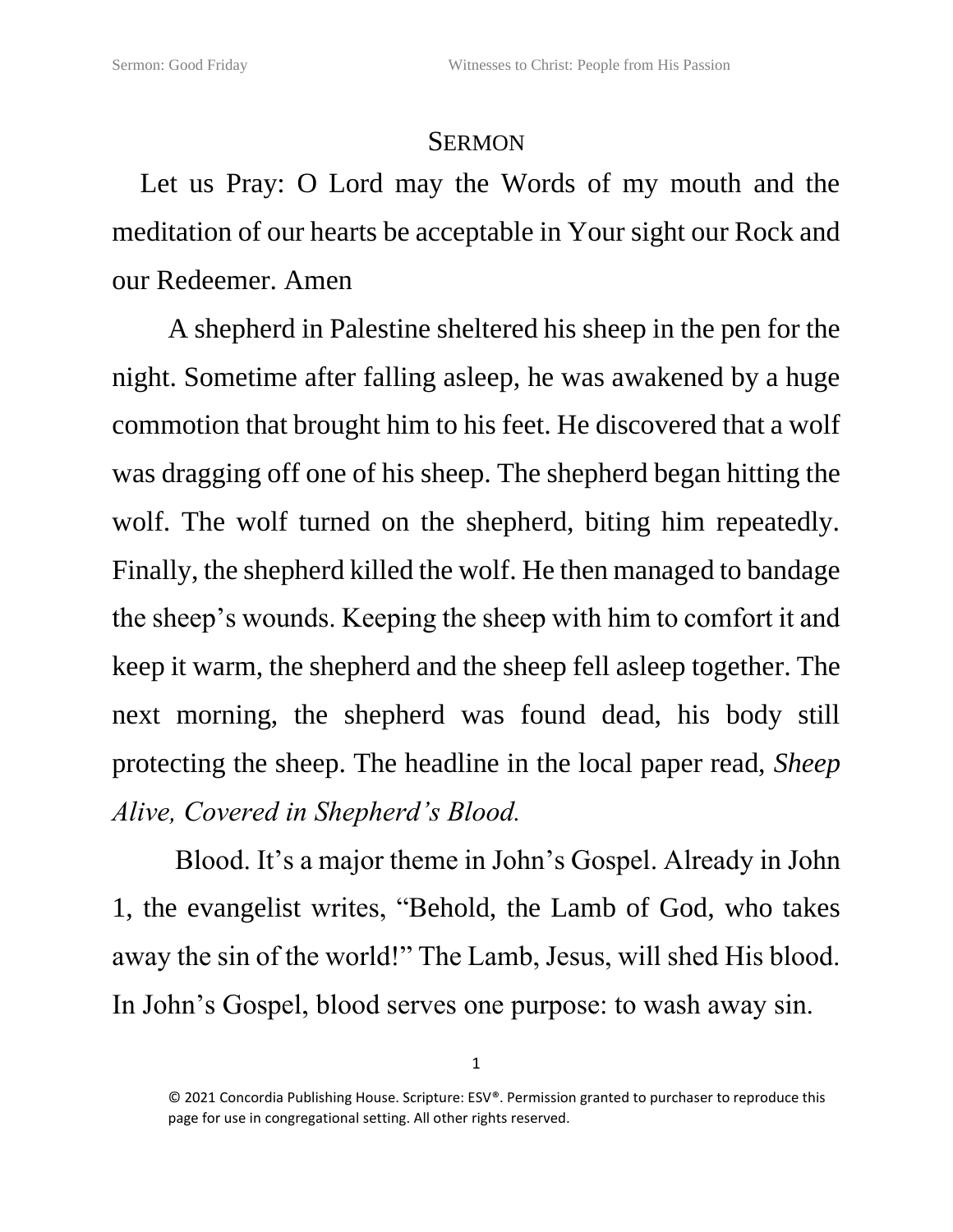Sin is always at the door, standing at the door of our lives. That's because we never measure up. We never do enough. We all fall short of the glory of God. But just because sin keeps knocking at the door, it doesn't mean we have to let him in.

*But we do!* We let him in! And when we do, sin trashes our living room and basement. He makes a mess out of our kitchen and bathrooms. And the backyard? Don't get me started! Then, after making a terrible mess, sin wants to stay with us for the rest of our lives. And what do we say? "Sure! Great idea, sin! Come on in!" *What?* And so we spend the rest of our lives trying to get rid of sin and all of its ugly consequences. How? Many ways.

Projection. Project sin onto someone else. Blame someone. Blame *anyone*. Blame your husband. Blame your wife. Blame your parents. Blame your teachers. And while you're at it, blame the government and the system.

Rationalization. "What I did is *no big deal*!" "It didn't *really* hurt *anybody*." "It's just this once. Besides, *no one* will ever know."

<sup>© 2021</sup> Concordia Publishing House. Scripture: ESV®. Permission granted to purchaser to reproduce this page for use in congregational setting. All other rights reserved.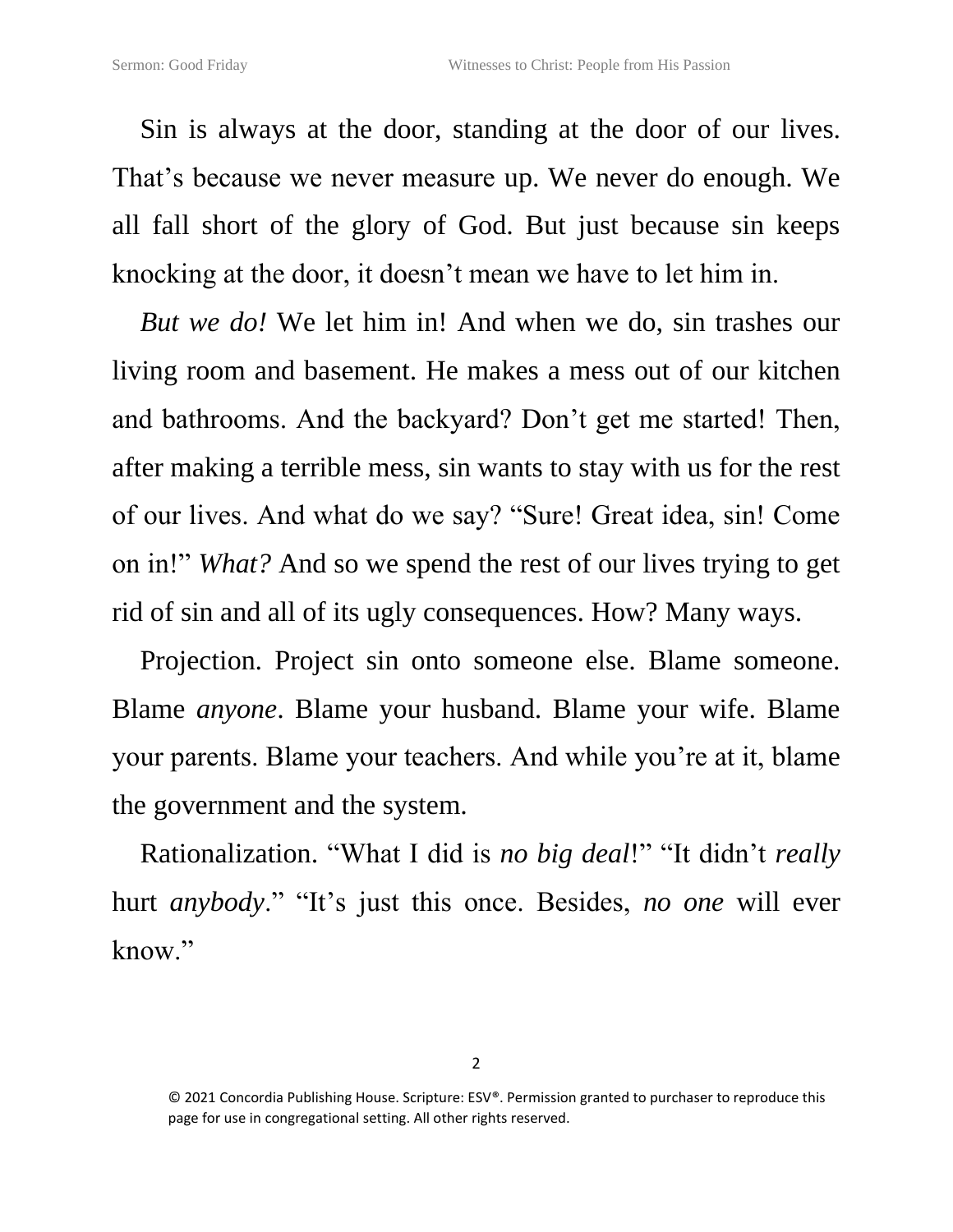Comparison. "If you think I'm bad, you should see my boss!" "At least I'm not as bad as my sister!" "Well, remember what *he*  did?" "Ha! I'm a saint compared to that sinner!"

Repression. Stuff it down. *Stuff it way down.* Live in denial. "I know it was wrong, but I'm just not going to think about it!"

Distraction. Rush around from one event to the next so that at night you collapse. Run yourself ragged so that when you hit the pillow, sin doesn't haunt your heart and muddle your mind.

Evasion. Pop a pill, have a drink, smoke a joint. Get addicted to TV, sports, money—you name it. Anything to evade the allconsuming consequences of sin!

Do you see the problem with all of this? It doesn't work! *None of this works!* We wake up the next day, and sin is still there, trashing our house, making life miserable and sometimes absolutely unbearable!

There's only one solution to sin. Stand with John under Christ's cross. "He who saw it has borne witness—his testimony is true, and he knows that he is telling the truth—that you also may believe" (John 19:35). John was there, at the cross. He saw it all

<sup>© 2021</sup> Concordia Publishing House. Scripture: ESV®. Permission granted to purchaser to reproduce this page for use in congregational setting. All other rights reserved.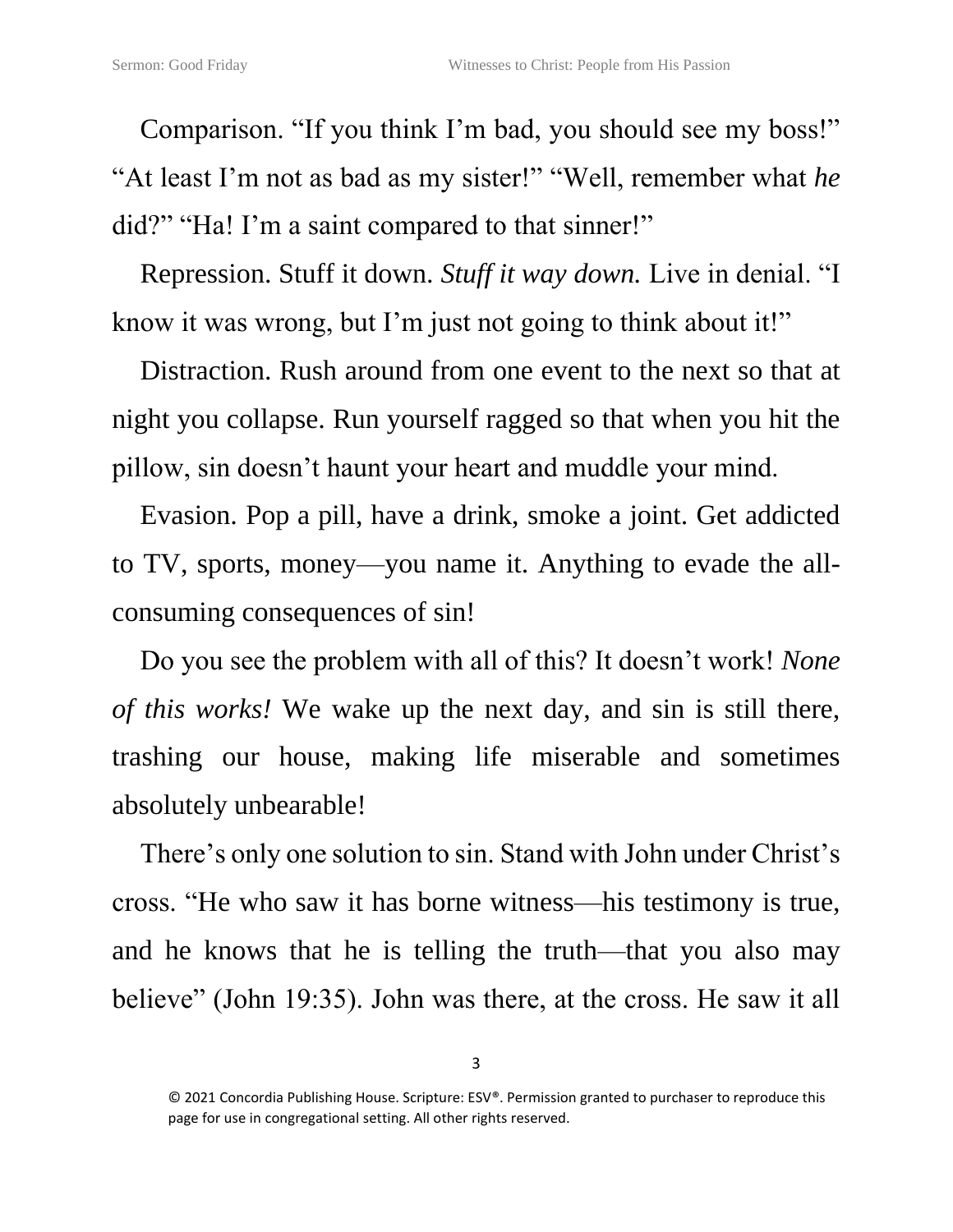happen. John gives his testimony. And his testimony is true. What would that be? Christ's blood *alone* washes away sin. All sin. Everyone's sin. Yours. Mine. His. Hers. Theirs. For everyone who believes, all sin is forgiven!

Sin is forgiven—that's free for us. Good Friday, though, calls us to remember what it cost Jesus. His crucifixion at Golgotha was an act of utter brutality and barbarism. Jesus is first stripped before Herod's soldiers. He's stripped again at the command of Pilate. And then He is stripped once more at the cross when the soldiers divide His garments by casting lots.

When Jesus was flogged by the Romans the next day, lacerations tore into His underlying skeletal muscles and produced quivering ribbons of bleeding flesh.

Roman soldiers used a whip of braided leather thongs with spikes woven into them. When the whip would strike the flesh, spikes would cause deep bruises and lacerations. The whipping would have gone all the way from the shoulders down the back and the back of the legs. The Romans threw Jesus on the wood

<sup>© 2021</sup> Concordia Publishing House. Scripture: ESV®. Permission granted to purchaser to reproduce this page for use in congregational setting. All other rights reserved.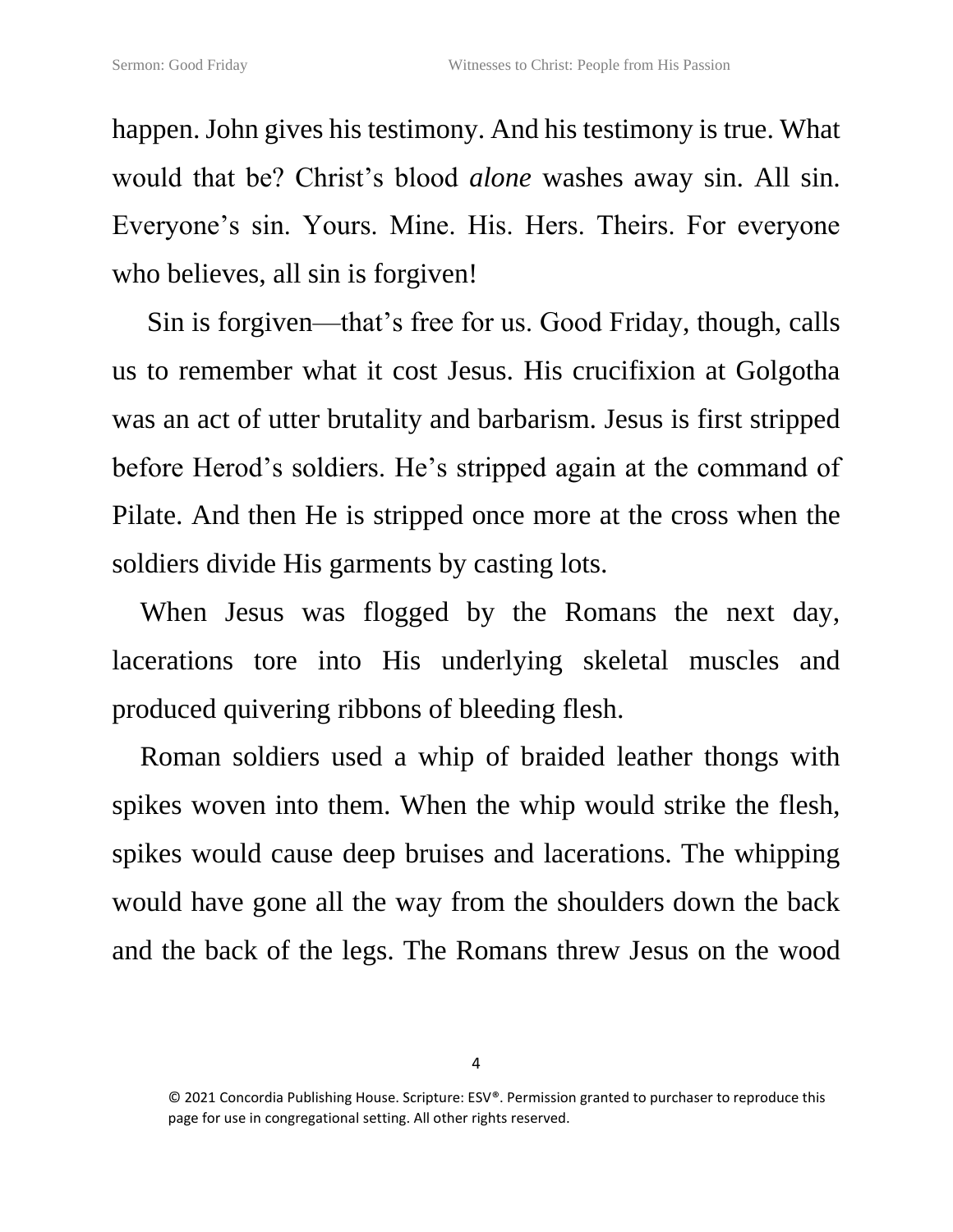and drove tapered spikes through His wrists and feet—all the while mocking Him and spitting on Him.

On the cross, Christ's arms were stretched six inches upward so His shoulders were dislocated. The stress of His diaphragm forced His chest into an inhaling position. In order to exhale, Christ had to push up, using His feet to relieve pressure on His diaphragm, and temporarily exhale. In doing so, the nail would tear through His feet, eventually locking up against his tarsal bones.

For six hours, this breathing motion went on and on and on, with Christ scraping His shredded back against the coarse wood until He became completely exhausted and unable to push up and breathe.

As Jesus slowed down His breathing, He went into respiratory acidosis—leading to an irregular heartbeat. In fact, with His heart beating erratically, Jesus would have known that death was near. He died of cardiac arrest.

<sup>© 2021</sup> Concordia Publishing House. Scripture: ESV®. Permission granted to purchaser to reproduce this page for use in congregational setting. All other rights reserved.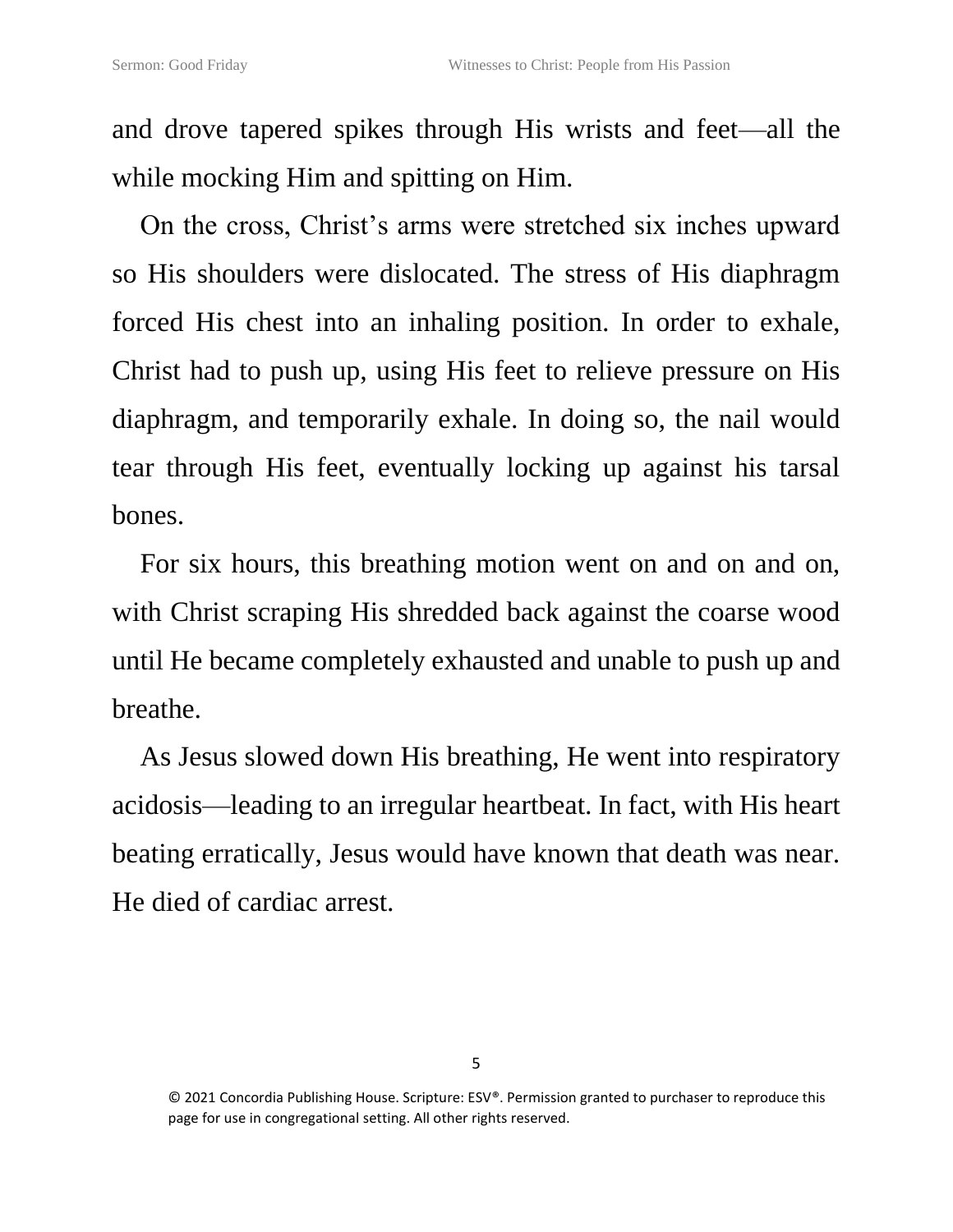Peter Paul Rubens, a famous artist in the seventeenth century, depicts these events in John's Gospel. Rubens's masterpiece is called *The Descent from the Cross*.

In the background of the painting, billows of black clouds linger after the three hours of darkness. In the foreground is Jesus. Rubens paints a sweeping diagonal line made by Christ's shining white shroud. Christ's head dangles to one side, and His body hangs limp. Sections of His skin bear the greenish-yellow color of death.

In the left corner of the painting is Mary, Christ's mother, who appears in blue. Mary is reaching up to her Son. Her grieving face is lit by the whiteness of the cloth and reflects her broken heart. Mary's skin matches the ashen pastiness of Christ's, and we remember Simeon's prophecy that a sword would pierce her heart. We can scarcely imagine Mary's profound sense of loss and grief.

Another woman supports Christ's foot as it rests on her shoulder. Christ's foot is an important clue to her identity. It's Mary, the sister of Martha and Lazarus. As a disciple, she once

<sup>© 2021</sup> Concordia Publishing House. Scripture: ESV®. Permission granted to purchaser to reproduce this page for use in congregational setting. All other rights reserved.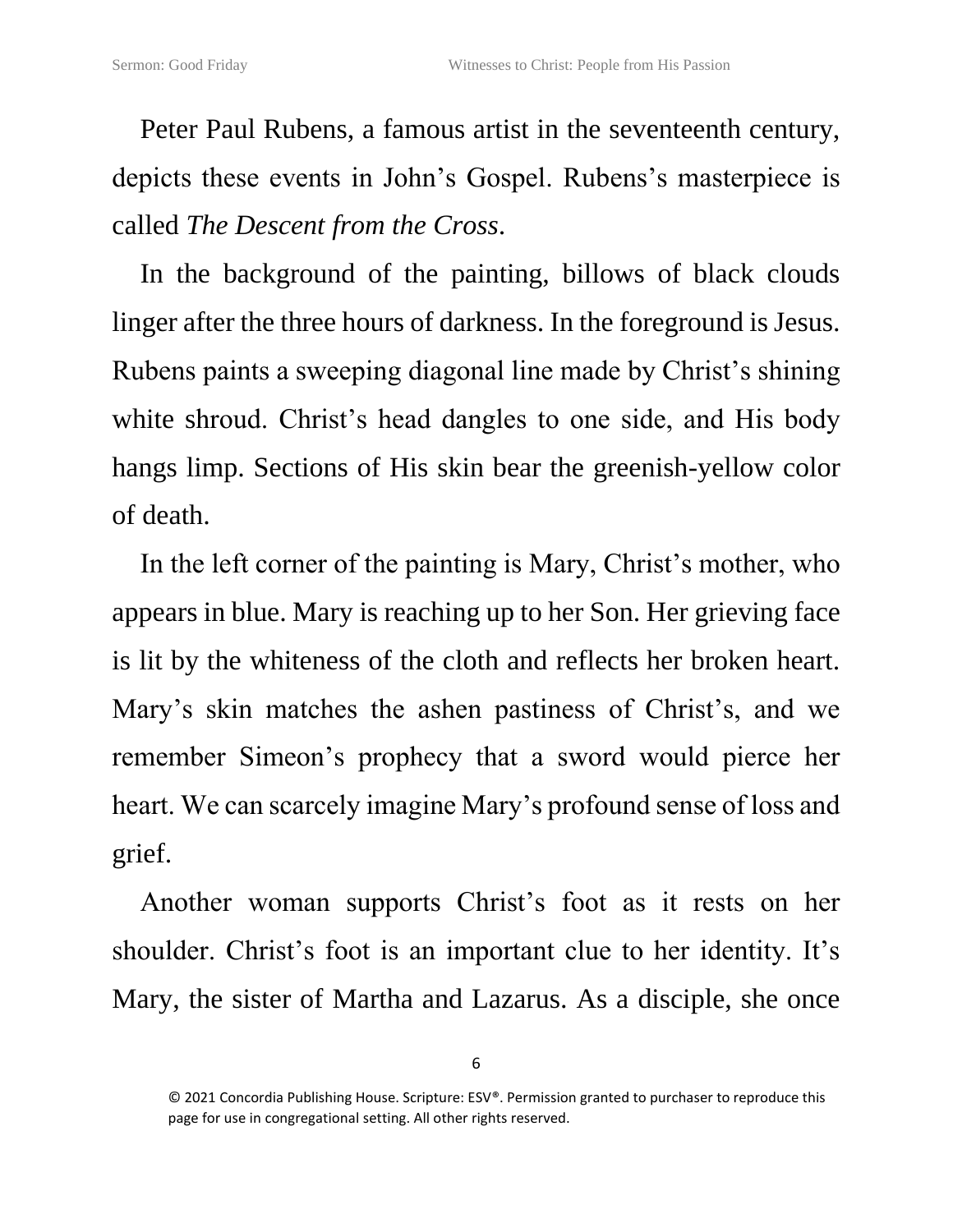sat at Christ's feet. And, shortly before His death, she took expensive perfume and anointed Christ's feet.

Next to her is another woman. The tears help identify her. It's Mary Magdalene. Mary Magdalene is crushed—*utterly*. So much so that on Easter morning she runs frantically, searching for Jesus. We'll learn more about that, and her, on Easter.

We know that the man standing on the ladder to the left is Joseph of Arimathea. His rich clothing comports with the fact that Joseph of Arimathea had enough money to buy burial spices, and he had a new tomb—all for Jesus. Joseph is looking at the man in black. It is Nicodemus, painted in black, because, as you recall, Nicodemus came to Jesus at night. We'll learn more about him at the Sunrise Service at the Easter Vigil.

The person under Nicodemus is dressed in red. It's John, the Gospel writer. It's John, the beloved disciple. It's John, the son of Zebedee and the brother of James. John's eyes are fixed on Mary, Jesus' mother. From the cross, Jesus said to Mary and John. "Woman, behold, your son!

7

<sup>© 2021</sup> Concordia Publishing House. Scripture: ESV®. Permission granted to purchaser to reproduce this page for use in congregational setting. All other rights reserved.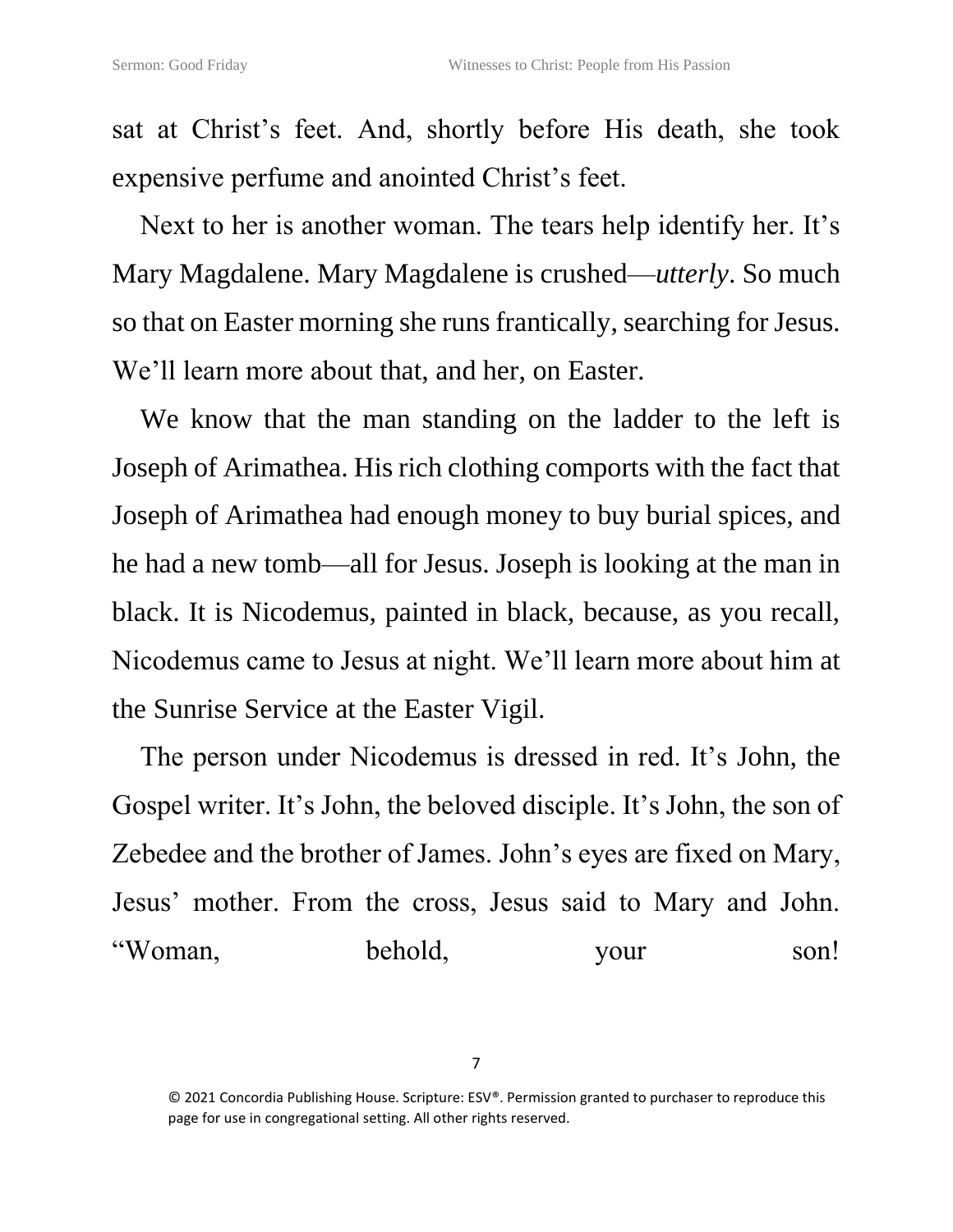. . . Behold, your mother!" (John 19:26–27). John is already caring for Mary in her deep sorrow.

But why is John dressed in red? That's the driving question Peter Paul Rubens wants us to ask. *Why is John dressed in red?* Christ's blood drips from His head, His hands, and His side. Christ's blood continues downward until it pours directly onto *John.*

John is dressed in red because John is covered in blood. John is saturated in blood. John is washed in Christ's blood! And John says that same blood is for you! This is John's testimony, and John's testimony is true!

At the bottom-right corner of the painting is a piece of paper with the Latin inscription INRI with a rock on top of it. These letters stand for *Iesus Nazarenus Rex Iudaeorum*—Jesus of Nazareth, King of the Jews. Next to the inscription and rock lies an offering plate that holds the crown of thorns and more blood. Blood is in the offering plate. Why? It's Christ's offering. It's Christ's gift, for you. *More cleansing blood.*

<sup>© 2021</sup> Concordia Publishing House. Scripture: ESV®. Permission granted to purchaser to reproduce this page for use in congregational setting. All other rights reserved.